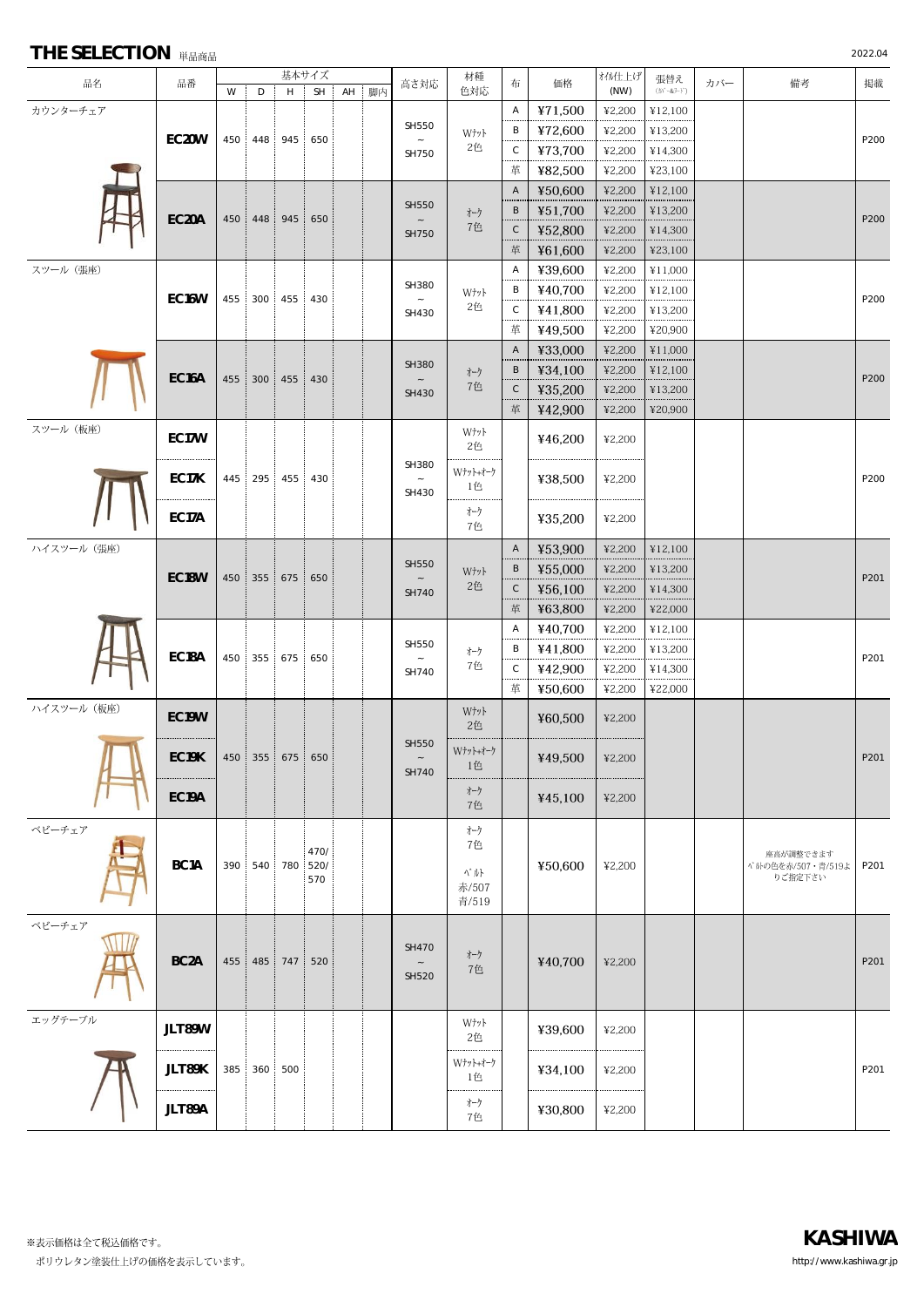## **THE SELECTION** 単品商品 2022.04

|                                     |                               | 基本サイズ        |              |     |           |       |  |                          | 材種                         |           |          | オイル仕上げ  | 張替え                  |         |                                  |      |      |
|-------------------------------------|-------------------------------|--------------|--------------|-----|-----------|-------|--|--------------------------|----------------------------|-----------|----------|---------|----------------------|---------|----------------------------------|------|------|
| 品名                                  | 品番                            | W            | D            | Н   | <b>SH</b> | AH 脚内 |  | 高さ対応                     | 色対応                        | 布         | 価格       | (NW)    | $(\ln^2 - 8\pi + 1)$ | カバー     | 備考                               | 掲載   |      |
| サロンテーブル                             | JLT61W                        |              |              |     |           |       |  |                          | Wtyl<br>2色                 |           | ¥63,800  | ¥4,400  |                      |         |                                  |      |      |
|                                     | JLT61K                        |              | 630 450 500  |     |           |       |  |                          | Wtyl+オーク<br>1色             |           | ¥59,400  | ¥4,400  |                      |         |                                  | P201 |      |
|                                     | JLT61A                        |              |              |     |           |       |  |                          | オーク<br>7色                  |           | ¥50,600  | ¥4,400  |                      |         |                                  |      |      |
|                                     | JLT62W                        |              |              |     |           |       |  |                          | Wtyl<br>2色                 |           | ¥88,000  | ¥5,500  |                      |         |                                  |      |      |
|                                     | JLT62K                        |              | 830 590 500  |     |           |       |  |                          | Wナット+オーク<br>1色             |           | ¥79,200  | ¥5,500  |                      |         |                                  | P201 |      |
|                                     | JLT62A                        |              |              |     |           |       |  |                          | オーク<br>7色                  |           | ¥66,000  | ¥5,500  |                      |         |                                  |      |      |
| サイドテーブル (S)<br>天板:円型Φ450            | JYT48W                        |              |              |     |           |       |  | H450<br>$\prime$<br>H550 | Wtyl<br>2色                 |           | ¥57,200  | ¥2,200  |                      |         |                                  |      |      |
|                                     | JYT48K                        |              |              |     |           |       |  |                          | Wナット+オーク<br>1色             |           | ¥51,700  | ¥2,200  |                      |         |                                  |      |      |
|                                     | JYT48A                        |              | 500 510 550  |     |           |       |  |                          |                            | オーク<br>7色 |          | ¥42,900 | ¥2,200               |         |                                  |      | P202 |
|                                     | JYT48F                        |              |              |     |           |       |  |                          | ブナ<br>6色                   |           | ¥36,300  | ¥O      |                      |         |                                  |      |      |
| サイドテーブル (M)<br>天板:円型Φ600            | JYT49W                        |              |              |     |           |       |  |                          | Wtyl<br>2色                 |           | ¥73,700  | ¥2,200  |                      |         |                                  |      |      |
|                                     | JYT49K                        |              |              |     |           |       |  | H450                     | Wナット+オーク<br>1色             |           | ¥64,900  | ¥2,200  |                      |         |                                  |      |      |
|                                     | JYT49A                        | 610          | 610 550      |     |           |       |  | $\prime$<br>H550         | オーク<br>7色                  |           | ¥53,900  | ¥2,200  |                      |         |                                  | P202 |      |
|                                     | JYT49F                        |              |              |     |           |       |  |                          | ブナ<br>6色                   |           | ¥45,100  |         |                      |         |                                  |      |      |
| サイドテーブル<br>床面保護材付き                  | EYT97W                        |              |              |     |           |       |  |                          | Wtyl<br>2色                 |           | ¥75,900  | ¥2,200  |                      |         | クリアバンパー(8個)付属<br>サイドテーブルの底面に     |      |      |
|                                     | EYT97A                        |              | 500 300 500  |     |           |       |  |                          | オーケ<br>7色                  |           | ¥55,000  | ¥2,200  |                      | 行ってください | 4個張り付けて傷付き防止を                    | P202 |      |
| TVボード                               | <b>TV35 (板扉)</b>              |              | 1200 485 345 |     |           |       |  |                          | オーク7色                      |           | ¥106,700 |         |                      |         |                                  |      |      |
| 天板:耳付面/丸面/ストレート面より                  | $TV36$ ( $km$ )               |              | 1400 485 345 |     |           |       |  |                          | 板扉<br>(ダークプラウン             |           | ¥114,400 |         |                      |         | ※オプション(同価格)<br>配線用カキトリ(1箇所)の有無を  | P202 |      |
| 面形状を指示して下さい<br>板扉: ダークプラウン・プラウン・レッド | <b>TV37 (板扉)</b>              | 1600         | 485          | 345 |           |       |  |                          | ・プラウン                      |           | ¥129,800 |         |                      |         | 指示してください                         |      |      |
| ガラス扉:クリア・クラウド・レフシャイン                | <b>TV38 (板扉)</b>              | 1800         | 485          | 345 |           |       |  |                          | $\cdot \nu$ <sup>*</sup> ) |           | ¥140,800 |         |                      |         |                                  |      |      |
|                                     | TV31C (クリア)                   | 1200         | 485          | 345 |           |       |  |                          |                            |           | ¥116,600 |         |                      |         |                                  |      |      |
|                                     | TV32C (ケリア)                   | 1400 485     |              | 345 |           |       |  |                          | オーク7色                      |           | ¥127,600 |         |                      |         | ※オプション (同価格)<br>配線用カキトリ(1箇所)の有無を | P202 |      |
|                                     | TV33C (クリア)                   |              | 1600 485     | 345 |           |       |  |                          | クリアカ ラス                    |           | ¥148,500 |         |                      |         | 指示してください                         |      |      |
|                                     | TV34C (クリア)                   | 1800 485     |              | 345 |           |       |  |                          |                            |           | ¥160,600 |         |                      |         |                                  |      |      |
|                                     | TV31K (クラウド)                  | 1200         | 485          | 345 |           |       |  |                          |                            |           | ¥130,900 |         |                      |         |                                  |      |      |
|                                     | <b>TV32K</b> (クラウド            | 1400<br>1600 | 485<br>485   | 345 |           |       |  |                          | オーク7色                      |           | ¥140,800 |         |                      |         | ※オプション (同価格)<br>配線用カキトリ(1箇所)の有無を | P202 |      |
|                                     | TV33K (クラクド)                  |              |              | 345 |           |       |  |                          | クラウドガラス                    |           | ¥166,100 |         |                      |         | 指示してください                         |      |      |
|                                     | <b>TV34K</b> (クラウド            | 1800         | 485          | 345 |           |       |  |                          |                            |           | ¥178,200 |         |                      |         |                                  |      |      |
|                                     | $TV31R \psi \rightarrow \psi$ | 1200 485     |              | 345 |           |       |  |                          |                            |           | ¥130,900 |         |                      |         |                                  |      |      |
|                                     | $TV32R$ $(V77+12)$            | 1400 485     |              | 345 |           |       |  |                          | オーク7色                      |           | ¥140,800 |         |                      |         | ※オプション (同価格)                     |      |      |
|                                     | TV33R (V7540)                 | 1600         | 485          | 345 |           |       |  |                          | レフシャインガ ラス                 |           | ¥166,100 |         |                      |         | 配線用カキトリ(1箇所)の有無を<br>指示してください     | P203 |      |
|                                     | TV34R (v3940)                 | 1800 485     |              | 345 |           |       |  |                          |                            |           | ¥178,200 |         |                      |         |                                  |      |      |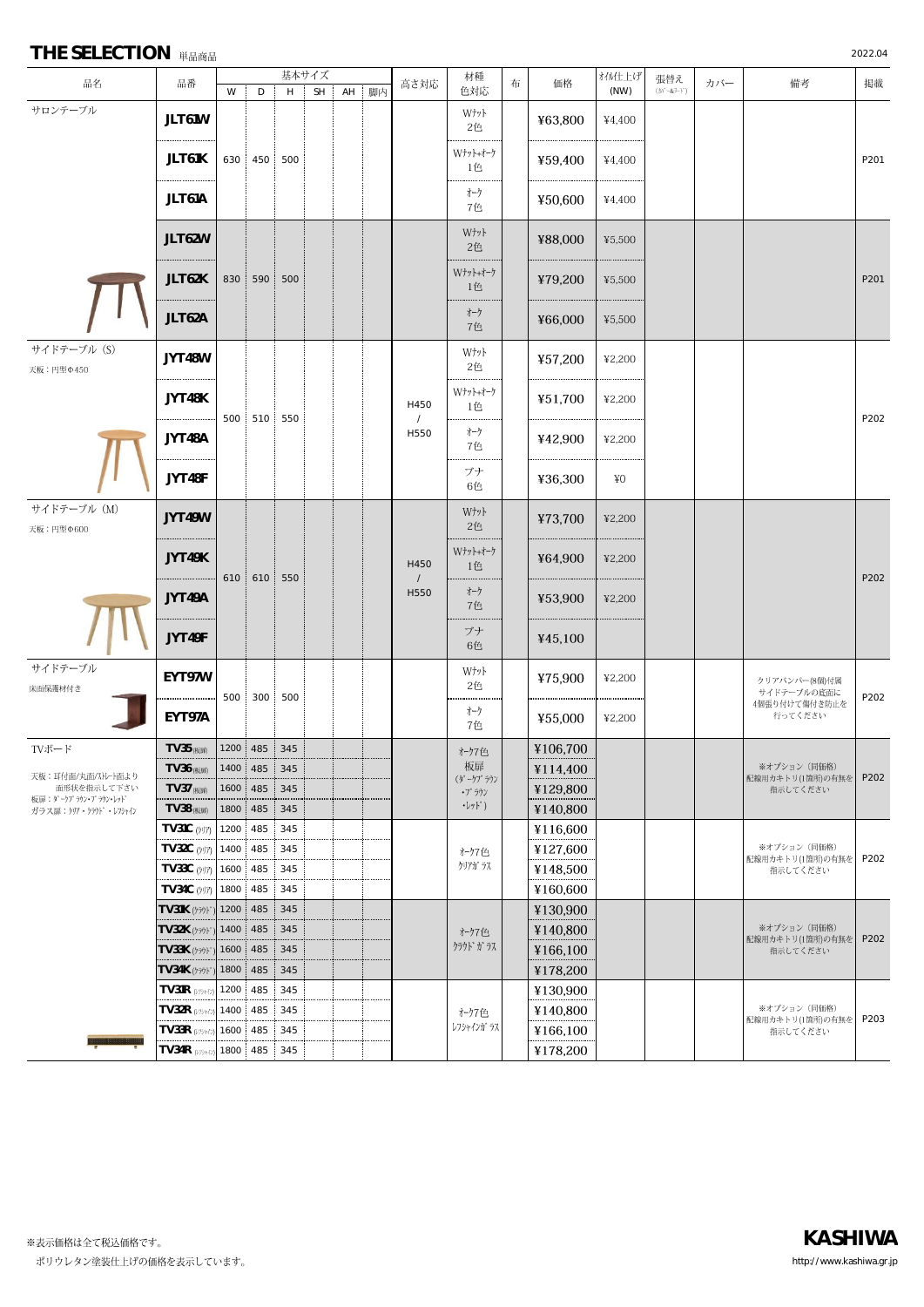| 品名                          | 品番                   |          |               | 基本サイズ |    |       |  | 高さ対応                   | 材種                                        |              | 価格<br>布             | オイル仕上げ | 張替え                      | カバー               | 備考                              | 掲載   |
|-----------------------------|----------------------|----------|---------------|-------|----|-------|--|------------------------|-------------------------------------------|--------------|---------------------|--------|--------------------------|-------------------|---------------------------------|------|
|                             |                      | W        | D             | H     | SH | AH 脚内 |  |                        | 色対応                                       |              |                     | (NW)   | $(\pi^2 - 8\pi^2 - 1)^2$ |                   |                                 |      |
| セイス TVボード (L/R)<br>天板:ストレート | TV14RW<br>TV14LW     | 1400 480 |               | 350   |    |       |  | H350<br>$\sim$<br>H400 | $\mathbf{W}^{\dagger}\mathbf{y}$ }-<br>2色 |              | ¥283,800            |        |                          |                   | $\mathbb{R}$<br>L               | P203 |
|                             | TV14RA<br>TV14LA     |          | 1400 480      | 350   |    |       |  | H350<br>$\sim$<br>H400 | オーク<br>7色                                 |              | ¥233,200            |        |                          |                   | R/Lをお選び下さい                      | P203 |
| セイス TVボード                   | TV16W                |          | 1600 480      | 350   |    |       |  | H350                   |                                           |              | ¥356,400            |        |                          |                   |                                 |      |
| 天板:ストレート                    | TV18W                | 1800     | 480           | 350   |    |       |  | $\sim$                 | Wtyl                                      |              | ¥368,500            |        |                          |                   |                                 | P203 |
|                             | <b>TV21W</b>         | 2100     | 480           | 350   |    |       |  | H400                   | 2色                                        |              | ¥427,900            |        |                          |                   |                                 |      |
|                             | TV <sub>16</sub> A   | 1600     | 480           | 350   |    |       |  |                        |                                           |              | ¥295,900            |        |                          |                   |                                 |      |
|                             | TV18A                | 1800     | 480           | 350   |    |       |  | H350<br>$\sim$         | オーク                                       |              | ¥305,800            |        |                          |                   |                                 | P203 |
|                             | TV21A                | 2100 480 |               | 350   |    |       |  | H400                   | 7色                                        |              | ¥354,200            |        |                          |                   |                                 |      |
| シェルフ (2段)                   | JLK12W               |          | 1350 290 450  |       |    |       |  |                        |                                           |              | ¥79,200             |        |                          |                   |                                 |      |
|                             | JLK22W               |          | 1750 290 450  |       |    |       |  |                        | Wtyl<br>2色                                |              | ¥88,000             |        |                          |                   |                                 | P203 |
|                             | JLK12A               |          | 1350 290 450  |       |    |       |  |                        |                                           |              | ¥61,600             |        |                          |                   |                                 |      |
|                             |                      |          |               |       |    |       |  |                        | オーク<br>7色                                 |              |                     |        |                          |                   |                                 | P203 |
|                             | JLK22A               |          | 1750 290 450  |       |    |       |  |                        |                                           |              | ¥68,200             |        |                          |                   |                                 |      |
| シェルフ (3段)                   | JLK13W               |          | 1350 290 820  |       |    |       |  |                        | Wtyl                                      |              | ¥108,900            |        |                          |                   |                                 | P203 |
|                             | JLK23W               |          | 1750 290 820  |       |    |       |  |                        | 2色                                        |              | ¥123,200            |        |                          |                   |                                 |      |
|                             | JLK13A               |          | 1350 290 820  |       |    |       |  |                        | オーク                                       |              | ¥85,800             |        |                          |                   |                                 |      |
|                             | JLK23A               |          | 1750 290 820  |       |    |       |  |                        | 7色                                        |              | ¥97,900             |        |                          |                   |                                 | P203 |
| シェルフ (4段)                   | JLK14W               |          | 1350 290 1190 |       |    |       |  |                        |                                           |              | ¥140,800            |        |                          |                   |                                 |      |
|                             | JLK24W               |          | 1750 290 1190 |       |    |       |  |                        | Wtyl<br>2色                                |              | ¥159,500            |        |                          |                   |                                 | P203 |
|                             | JLK14A               |          | 1350 290 1190 |       |    |       |  |                        |                                           |              | ¥111,100            |        |                          |                   |                                 |      |
|                             | JLK24A 1750 290 1190 |          |               |       |    |       |  |                        | オーク<br>7色                                 |              |                     |        |                          |                   |                                 | P203 |
| ソファクッション                    |                      |          |               |       |    |       |  |                        |                                           | Α            | ¥125,400<br>¥12,100 |        |                          | ¥5,500            |                                 |      |
| カバーリング                      | SLP39                |          | 500 500       |       |    |       |  |                        |                                           | В            | ¥13,200             |        |                          | ¥6,600            |                                 | P203 |
| 羽毛·綿混合                      |                      |          |               |       |    |       |  |                        |                                           | C            | ¥14.300             |        |                          | ¥7,700            |                                 |      |
| ソファクッション                    |                      |          |               |       |    |       |  |                        |                                           | A            | ¥8,800              |        |                          | ¥4,400            |                                 |      |
| カバーリング<br>エステル綿             | JLP03                |          | 350 350       |       |    |       |  |                        |                                           | B            | ¥9,900              |        |                          | ¥5,500            |                                 | P203 |
|                             |                      |          |               |       |    |       |  |                        |                                           | $\mathsf C$  | ¥11,000             |        |                          | ¥6,600            |                                 |      |
|                             |                      |          |               |       |    |       |  |                        |                                           | A            | ¥11,000             |        |                          | ¥4,400            |                                 |      |
|                             | JLP02                |          | 450 450       |       |    |       |  |                        |                                           | B            | ¥12,100             |        |                          | ¥5,500            |                                 | P203 |
|                             |                      |          |               |       |    |       |  |                        |                                           | С            | ¥13,200             |        |                          | ¥6,600            |                                 |      |
| チェアクッション                    |                      |          |               |       |    |       |  |                        |                                           | $\mathsf{A}$ | ¥8,800              |        |                          | ¥4,400            |                                 |      |
| カバーリング<br>マチあり仕様            | CUSH-T               |          |               |       |    |       |  |                        |                                           | B            | ¥9,900              |        |                          | ¥5,500            | 低反発ウレタン<br>裏面ノンスリップ             | P203 |
|                             |                      |          |               |       |    |       |  |                        |                                           | $\mathsf C$  | ¥11,000             |        |                          | ¥6,600            | ※板座椅子の品番をご指定下さ<br>$\mathcal{N}$ |      |
|                             |                      |          |               |       |    |       |  |                        |                                           | 革            | ¥22,000             |        |                          | ¥17,600           |                                 |      |
| チェアクッション<br>カバーリング          |                      |          |               |       |    |       |  |                        |                                           | A            | ¥7,700              |        |                          | ¥4,400            | ウレタン                            |      |
| パイピング仕様                     | <b>CUSH</b>          |          |               |       |    |       |  |                        |                                           | В            | ¥8,800              |        |                          | ¥5,500<br>.       | 裏面ノンスリップ                        | P203 |
|                             |                      |          |               |       |    |       |  |                        |                                           | C<br>革       | ¥9,900<br>¥18,700   |        |                          | ¥6,600<br>¥15,400 | ※板座椅子の品番をご指定下さ<br>ŅУ.           |      |
| メンテナンスキット                   |                      |          |               |       |    |       |  |                        |                                           |              |                     |        |                          |                   |                                 |      |
| オイル塗装用                      |                      |          |               |       |    |       |  |                        |                                           |              | ¥3,300              |        |                          |                   |                                 | P215 |

**THE SELECTION** 単品商品 2022.04